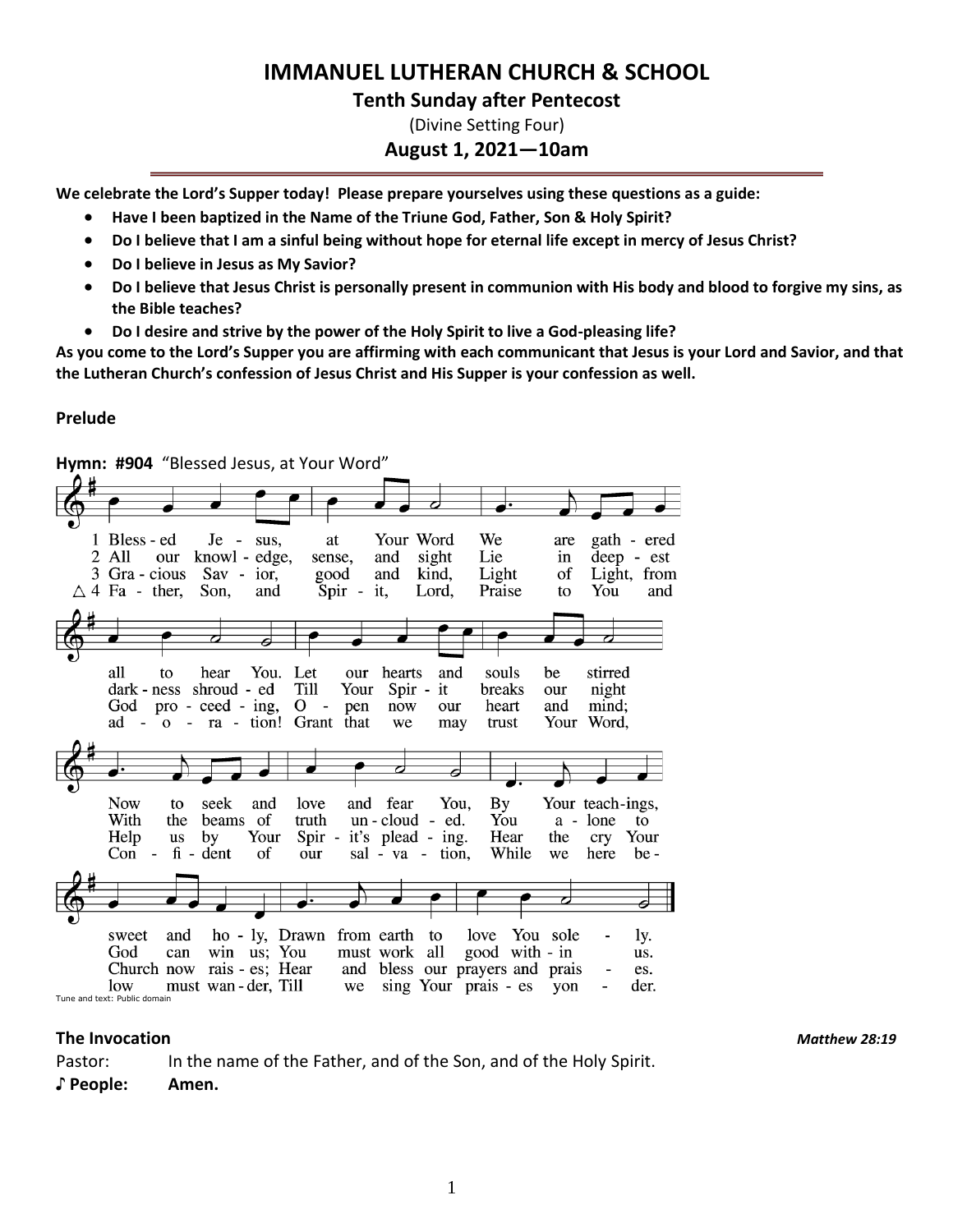### **The Confession of Sins**

Pastor: Our help is in the name of the Lord.

**♪ People: Who made heaven and earth.**

Pastor If you, O Lord, kept a record of sins, O Lord, who could stand?

**♪ People: But with You there is forgiveness; therefore You are feared.**

Pastor: Since we are gathered to hear God's Word, call upon Him in prayer and praise, and receive the body and blood of our Lord Jesus Christ in the fellowship of this altar, let us first consider our unworthiness and confess before God and one another that we have sinned in thought, word, and deed, and that we cannot free ourselves from our sinful condition. Together as His people let us take refuge in the infinite mercy of God, our heavenly Father, seeking His grace for the sake of Christ, and saying: God, be merciful to me, a sinner.

**♪ People: Almighty God, have mercy upon us, forgive us our sins, and lead us to everlasting life. Amen**

# **The Word of Absolution**

- Pastor: Almighty God, merciful Father, in Holy Baptism You declared us to be Your children and gathered us into Your one, holy Church, in which You daily and richly forgive us our sins and grant us new life through Your Spirit. Be in our midst, enliven our faith, and graciously receive our prayer and praise; through Your Son, Jesus Christ, our Lord.
- **♪ People: Amen.** (*Please be seated.*)

# **Introit**

- P: With upright heart He shepherded them and guided them with His skillful hand. He commanded the skies above and opened the doors of heaven, and He rained down on them manna to eat and gave them the grain of heaven. Man ate of the bread of the angels; he sent them food in abundance.
- **All: Glory be to the Father and to the Son and to the Holy Ghost; as it was in the beginning, is now and ever shall be, world without end. Amen.**

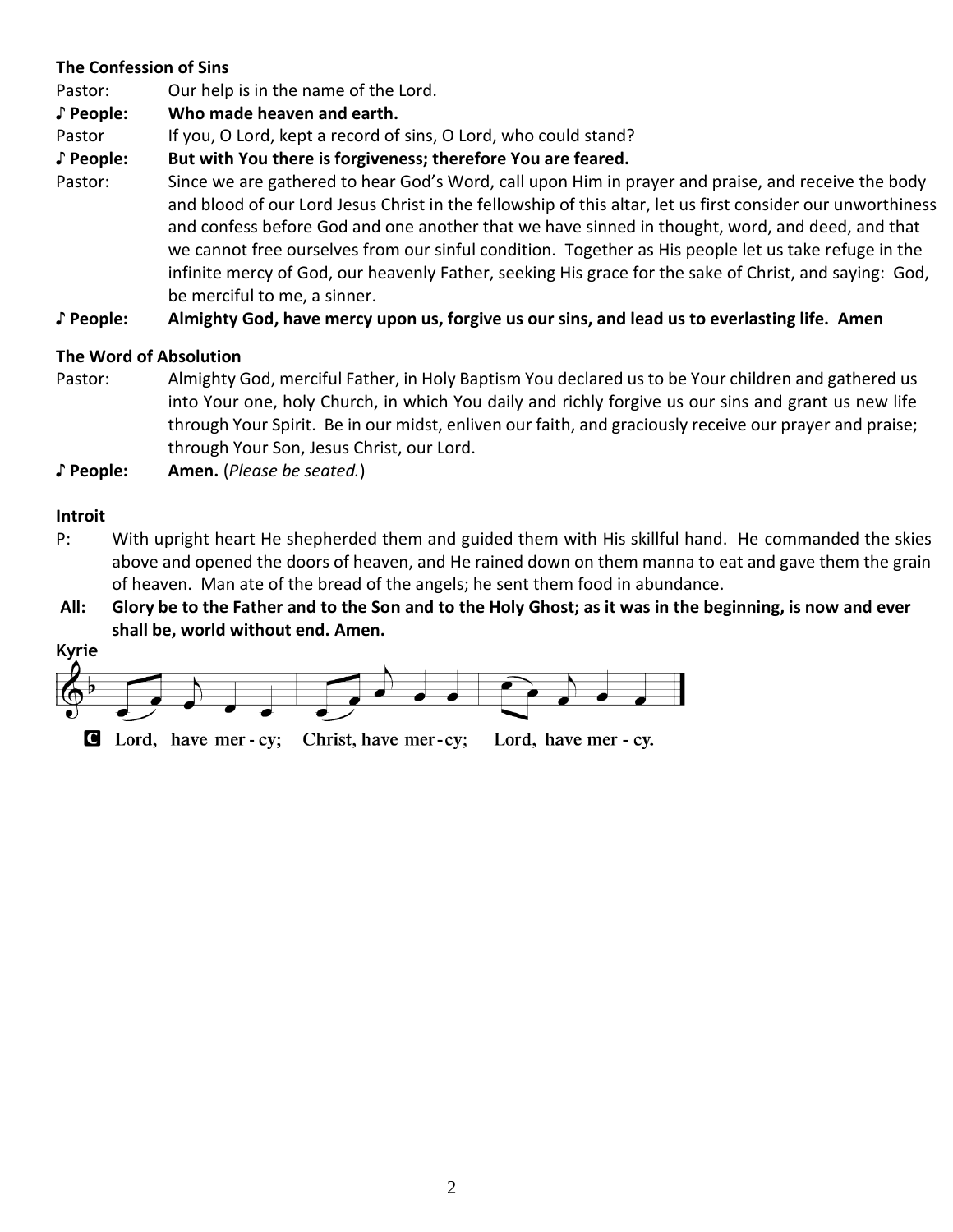**The Gloria in Excelsis** 



#### **The Salutation**

Pastor: The Lord be with you. **People: And also with you.**

#### **The Collect for The Day**

Pastor: Let us pray:

**People: Merciful Father, You gave your Son Jesus as the heavenly bread of life. Grant us faith to feast on Him in Your Word and Sacraments that we may be nourished unto life everlasting; through the same Jesus Christ, our Lord, who lives and reigns with You and the Holy Spirit, one God, now and forever.**

**People: Amen.**

#### **The Old Testament Reading –** Exodus 16:2-15

<sup>2</sup> And the whole congregation of the people of Israel grumbled against Moses and Aaron in the wilderness, <sup>3</sup> and the people of Israel said to them, "Would that we had died by the hand of the LORD in the land of Egypt, when we sat by the meat pots and ate bread to the full, for you have brought us out into this wilderness to kill this whole assembly with hunger."

<sup>4</sup> Then the LORD said to Moses, "Behold, I am about to rain bread from heaven for you, and the people shall go out and gather a day's portion every day, that I may test them, whether they will walk in my law or not.

<sup>5</sup>On the sixth day, when they prepare what they bring in, it will be twice as much as they gather daily."

<sup>6</sup> So Moses and Aaron said to all the people of Israel, "At evening you shall know that it was the LORD who brought you out of the land of Egypt, <sup>7</sup> and in the morning you shall see the glory of the LORD, because he has heard your grumbling against the LORD. For what are we, that you grumble against us?"

<sup>8</sup> And Moses said, "When the Lorp gives you in the evening meat to eat and in the morning bread to the full, because the LORD has heard your grumbling that you grumble against him—what are we? Your grumbling is not against us but against the LORD."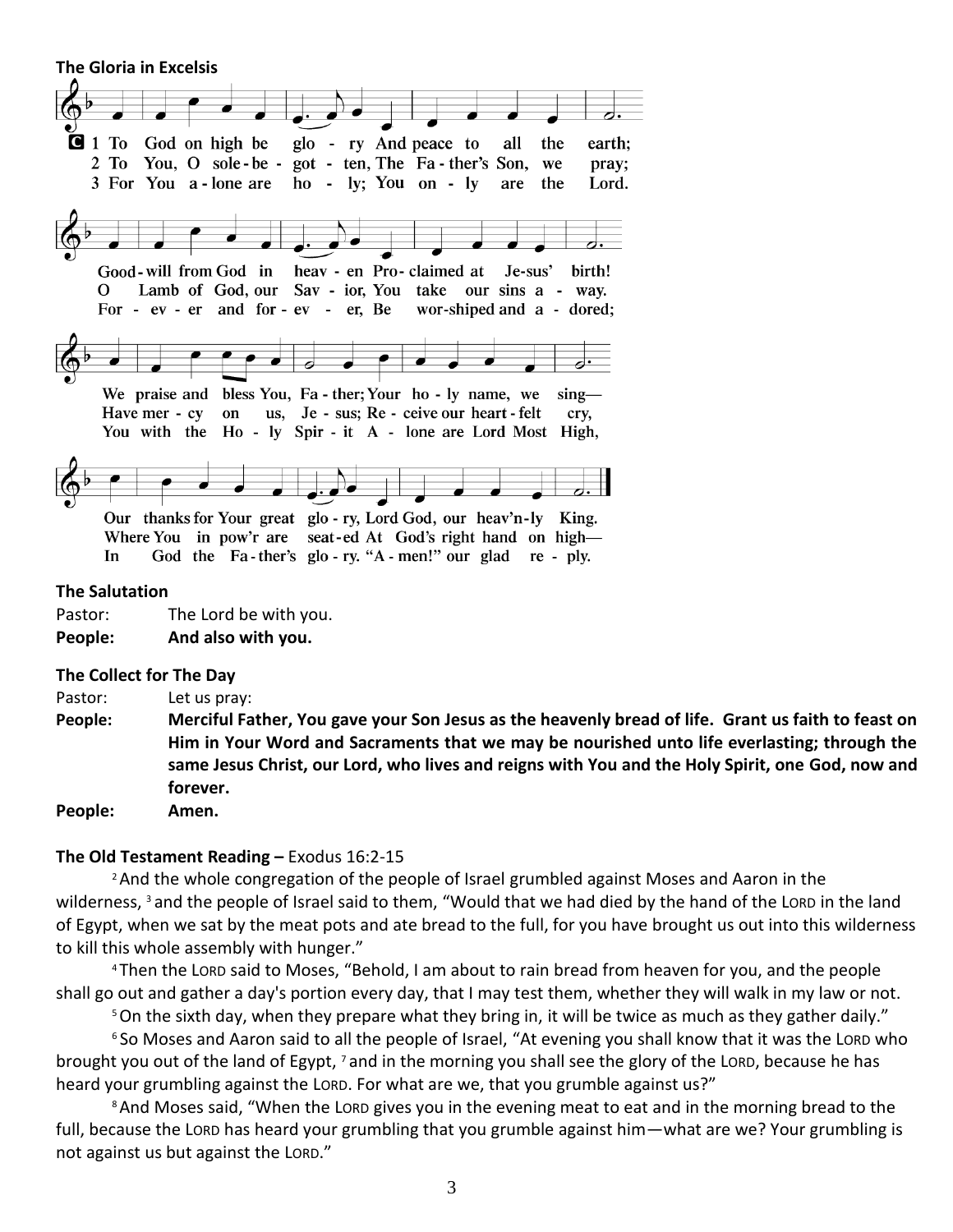<sup>9</sup> Then Moses said to Aaron, "Say to the whole congregation of the people of Israel, 'Come near before the LORD, for he has heard your grumbling.'"

<sup>10</sup> And as soon as Aaron spoke to the whole congregation of the people of Israel, they looked toward the wilderness, and behold, the glory of the LORD appeared in the cloud.

<sup>11</sup> And the LORD said to Moses,  $12$  "I have heard the grumbling of the people of Israel. Say to them, 'At twilight you shall eat meat, and in the morning you shall be filled with bread. Then you shall know that I am the LORD your God.'"

 $13$  In the evening quail came up and covered the camp, and in the morning dew lay around the camp.

<sup>14</sup> And when the dew had gone up, there was on the face of the wilderness a fine, flake-like thing, fine as frost on the ground.

<sup>15</sup> When the people of Israel saw it, they said to one another, "What is it?" For they did not know what it was. And Moses said to them, "It is the bread that the LORD has given you to eat.

Pastor: This is the Word of the Lord.

**People: Thanks be to God.**

# **The Gradual**

**All: Oh, the depth of the riches and wisdom and knowledge of God! How unsearchable are His judgments and how inscrutable His ways! For from Him and through Him and to Him are all things. To Him be glory forever. Amen.**

# **Epistle Reading –** Ephesians 4:1-16

<sup>1</sup>I therefore, a prisoner for the Lord, urge you to walk in a manner worthy of the calling to which you have been called, <sup>2</sup> with all humility and gentleness, with patience, bearing with one another in love, <sup>3</sup> eager to maintain the unity of the Spirit in the bond of peace.

<sup>4</sup> There is one body and one Spirit—just as you were called to the one hope that belongs to your call— <sup>5</sup> one Lord, one faith, one baptism, <sup>6</sup> one God and Father of all, who is over all and through all and in all.

 $7$  But grace was given to each one of us according to the measure of Christ's gift.

<sup>8</sup> Therefore it says, "When he ascended on high he led a host of captives, and he gave gifts to men."

9 (In saying, "He ascended," what does it mean but that he had also descended into the lower regions, the earth?

<sup>10</sup> He who descended is the one who also ascended far above all the heavens, that he might fill all things.)

 $11$  And he gave the apostles, the prophets, the evangelists, the shepherds and teachers,  $12$  to equip the saints for the work of ministry, for building up the body of Christ, <sup>13</sup> until we all attain to the unity of the faith and of the knowledge of the Son of God, to mature manhood, to the measure of the stature of the fullness of Christ, <sup>14</sup> so that we may no longer be children, tossed to and fro by the waves and carried about by every wind of doctrine, by human cunning, by craftiness in deceitful schemes.

<sup>15</sup> Rather, speaking the truth in love, we are to grow up in every way into him who is the head, into Christ, <sup>16</sup> from whom the whole body, joined and held together by every joint with which it is equipped, when each part is working properly, makes the body grow so that it builds itself up in love.

Pastor: This is the Word of the Lord.

### **People: Thanks be to God.**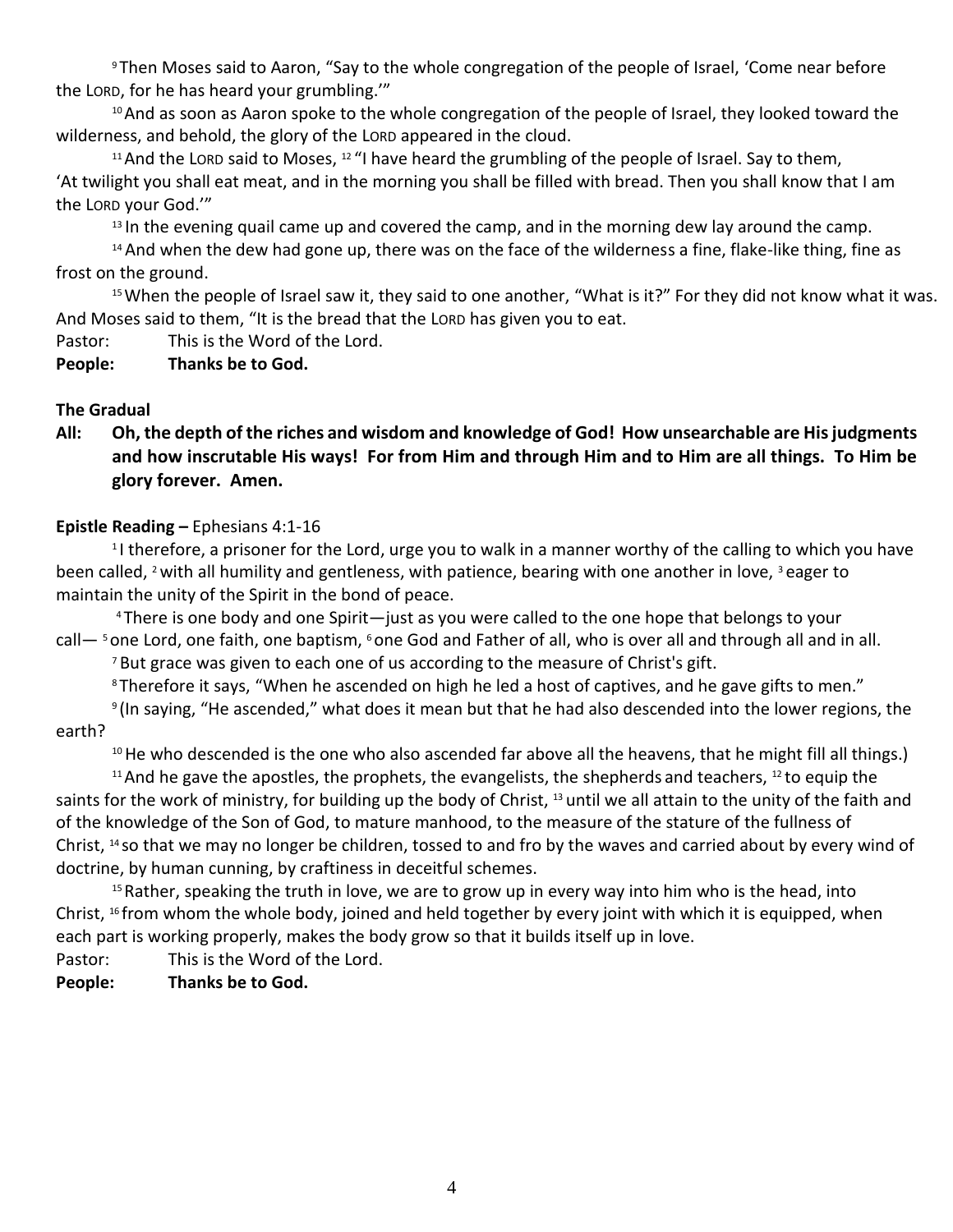

#### **The Gospel**

Pastor: The Holy Gospel is written in the 6<sup>th</sup> chapter of St. John beginning at the 22<sup>nd</sup> verse.

#### **♪ People: Glory be to Thee, O Lord!**

<sup>22</sup> On the next day the crowd that remained on the other side of the sea saw that there had been only one boat there, and that Jesus had not entered the boat with his disciples, but that his disciples had gone away alone.

 $23$  Other boats from Tiberias came near the place where they had eaten the bread after the Lord had given thanks.

<sup>24</sup> So when the crowd saw that Jesus was not there, nor his disciples, they themselves got into the boats and went to Capernaum, seeking Jesus.

<sup>25</sup> When they found him on the other side of the sea, they said to him, "Rabbi, when did you come here?"

 $26$  Jesus answered them, "Truly, truly, I say to you, you are seeking me, not because you saw signs, but because you ate your fill of the loaves.

<sup>27</sup> Do not work for the food that perishes, but for the food that endures to eternal life, which the Son of Man will give to you. For on him God the Father has set his seal."

 $28$  Then they said to him, "What must we do, to be doing the works of God?"

 $29$  Jesus answered them, "This is the work of God, that you believe in him whom he has sent."

<sup>30</sup> So they said to him, "Then what sign do you do, that we may see and believe you? What work do you perform?

<sup>31</sup> Our fathers ate the manna in the wilderness; as it is written, 'He gave them bread from heaven to eat.'"

 $32$  Jesus then said to them, "Truly, truly, I say to you, it was not Moses who gave you the bread from heaven, but my Father gives you the true bread from heaven.

<sup>33</sup> For the bread of God is he who comes down from heaven and gives life to the world."

<sup>34</sup> They said to him, "Sir, give us this bread always."

<sup>35</sup> Jesus said to them, "I am the bread of life; whoever comes to me shall not hunger, and whoever believes in me shall never thirst.

Pastor: This is the Gospel of our Lord.

**♪ People: Praise be to Thee, O Christ!**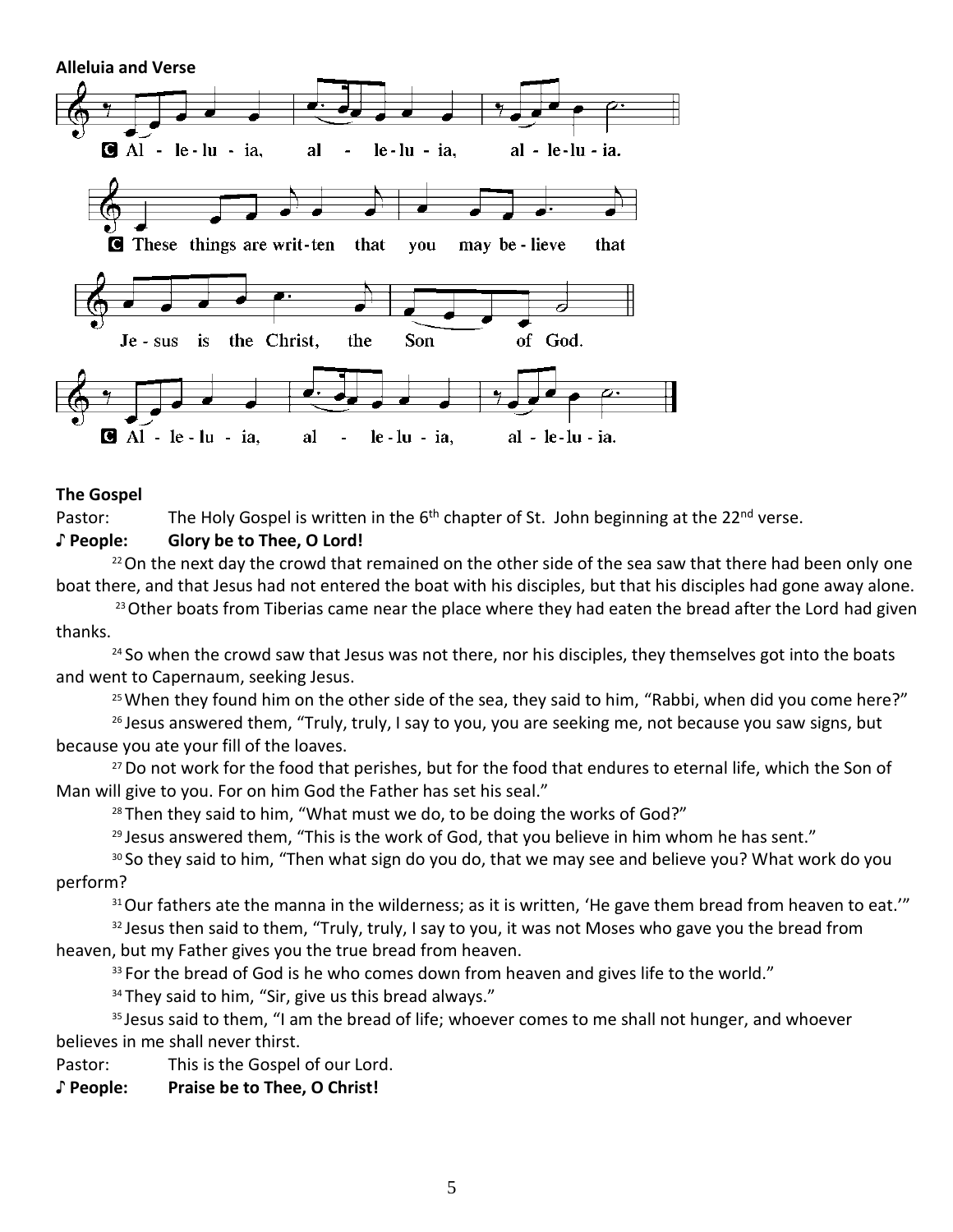#### **The Nicene Creed**

**All: I believe in one God, the Father almighty, maker of heaven and earth and of all things visible and invisible. And in one Lord Jesus Christ, the only-begotten Son of God, begotten of his Father before all worlds, God of God, Light of Light, very God of very God, begotten, not made, being of one substance with the Father, by whom all things were made; who for us men and for our salvation came down from heaven and was incarnate by the Holy Spirit of the virgin Mary and was made man; and was crucified also for us under Pontius Pilate. He suffered and was buried. And the third day He rose again according to the Scriptures and ascended into heaven and sits at the right hand of the Father. And He will come again with glory to judge both the living and the dead, whose kingdom will have no end. And I believe in the Holy Spirit, the Lord and giver of life, who proceeds from the Father and the Son, who with the Father and the Son together is worshiped and glorified, who spoke by the prophets. And I believe in one holy Christian and apostolic Church, I acknowledge one Baptism for the remission of sins, and I look for the resurrection of the dead and the life of the world to come. Amen.**

**Hymn #761** "Rock of Ages, Cleft for Me"

| $\mathbf o$                                                                       |                 |       |
|-----------------------------------------------------------------------------------|-----------------|-------|
|                                                                                   |                 |       |
| 1 Rock of A - ges, cleft for me, Let me hide my - self in Thee;                   |                 |       |
| 2 Not the la-bors of my hands Can ful-fill Thy Law's de-mands;                    |                 |       |
| 3 Noth-ing in my hand I bring; Sim - ply to Thy cross I cling.                    |                 |       |
| 4 While I draw this fleet ing breath, When mine eye - lids close in death,        |                 |       |
|                                                                                   |                 |       |
|                                                                                   |                 |       |
| $-\mathbf{\Theta}$                                                                |                 |       |
|                                                                                   |                 |       |
| Let the wa-ter and the blood, From Thy riv-en side which flowed,                  |                 |       |
| Could my zeal no res - pite know, Could my tears for - ev - er                    |                 | flow. |
| Na - ked, come to Thee for dress; Help-less, look to Thee for grace;              |                 |       |
| When I soar to worlds un-known, See Thee on Thy judg-ment throne,                 |                 |       |
|                                                                                   |                 |       |
|                                                                                   |                 |       |
|                                                                                   |                 |       |
|                                                                                   |                 |       |
| sin the dou-ble cure: Cleanse me from its guilt and pow'r.<br>Be<br><sub>of</sub> |                 |       |
| All                                                                               |                 |       |
| for sin could not a - tone; Thou must save, and Thou a - lone.                    |                 |       |
| Foul, I to the foun-tain fly; Wash me, Sav-ior, or I                              |                 | die.  |
| Rock of A - ges, cleft for me, Let me<br>Tune and text: Public domain             | hide my-self in | Thee. |
|                                                                                   |                 |       |

**Sermon –** "Food for the Body and Soul" *John 6:22-35 Pastor Reinke*

### **The Prayers**

Peace & comfort for the family of 18 yr old Jordon, grandson of Pastor Charles Trower who was at Zion Lutheran Church for years

Peace, strength & comfort for the Mann family as the husband has lost his grandma, sister and niece within the last month, friends of Beverly Lowe

Successful cancer treatment for Yvonne Lenzen, grandmother of Grace Sierra

Healing for Jeff & Jan Fabry

Healing from health issues for Jim, friend of Tom & Trish Smith

Healing from surgery and success for this & upcoming surgeries for Craig Springer, brother-in-law of Beverly Lowe For temporary housing (w/dog & cat) and a solution to their RV that is in the shop for Jim & Sue Steenis, now full time RVers

(*Please help us keep our attendance numbers accurate by filling out the attendance cards and putting in basket on the way out.)*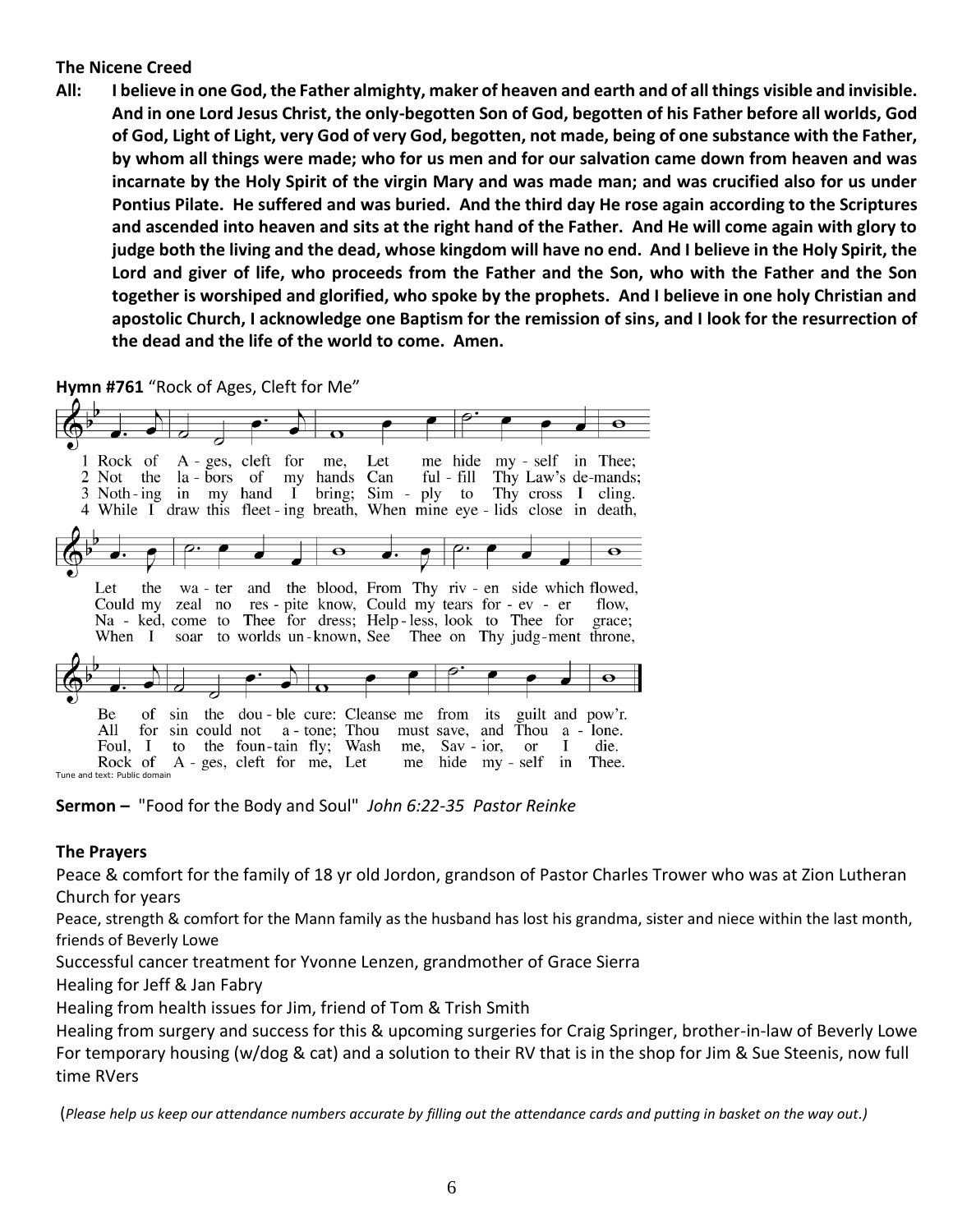#### **The Lord's Prayer**

**All: Our Father who art in heaven, hallowed be Thy name, Thy kingdom come, Thy will be done on earth as it is in heaven; give us this day our daily bread; and forgive us our trespasses as we forgive those who trespass against us; and lead us not into temptation, but deliver us from evil. For thine is the kingdom and the power and the glory forever and ever. Amen.**

#### **The Words of Institution** *Matthew 26:26-28*

- **P:** Our Lord Jesus Christ, on the night when He was betrayed, took bread, and when He had given thanks, he broke it and gave it to the disciples and said: "Take, eat; this is My body, which is given for you. This do in remembrance of Me." In the same way also He took the cup after supper, and when He had given thanks, He gave it to them, saying: "Drink of it, all of you; this cup is the New Testament in My blood, which is shed for you for the forgiveness of sins. This do, as often as you drink it, in remembrance of Me."
- **P:** The peace of the Lord be with you always.
- **C: Amen.**

#### **The Benedicamus and Benediction**

- P: Let us bless the Lord
- **C: Thanks be to God.**
- P: The Lord bless you and keep you. The Lord make His face sine on you and be gracious to you. The Lord look upon you with favor and give you peace.
- **C: Amen.**

### *Wait for Ushers to excuse you. Please leave nothing in the pews. Place pencils, attendance card and offering in the basket in front of the Baptismal Font. Please quietly return to your cars.*

**Communion Distribution** *(during final hymn)*



**The Closing Hymn #791** "All People that on Earth do Dwell"

**Altar flowers are placed to the glory of God and in memory of Ralph and son Peter, by Nancy Christianson**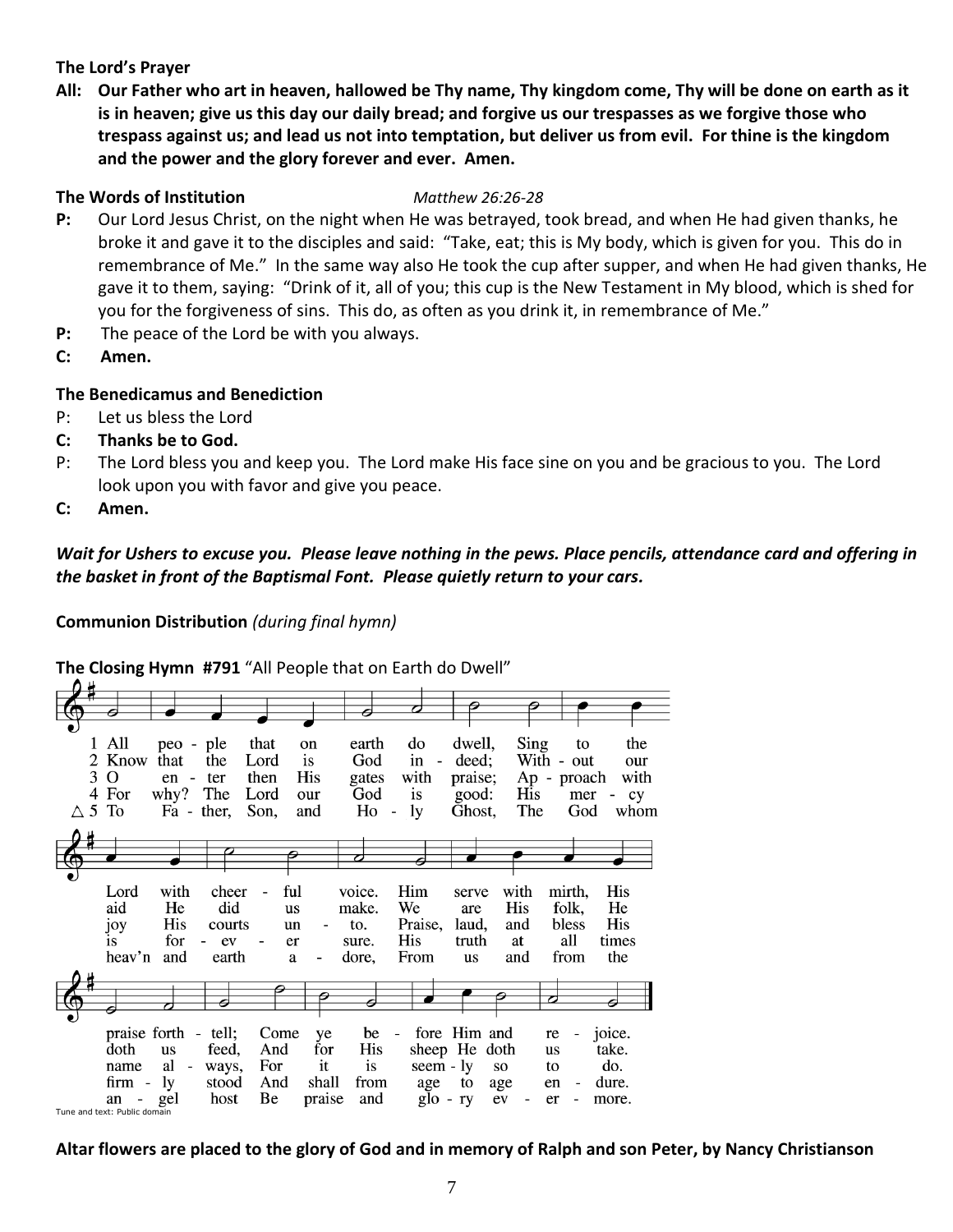### *Please keep the church office updated on prayers that have been asked to be kept on indefinitely, military and ones for continued healing or cancer treatments.*

#### **Continued Prayers**

Peace & comfort for the family of Julie Holstein, sister of Susan Tumlin For the people of Cuba and Haiti Employment for those struggling to find a job **Healing** Pat & Steve Cook John Ziarno, father of Deb Henry Kiara Springer, 9 yr old great-niece of Beverly Lowe Ray Dempsey **Battling with Cancer or Serious Illness** Gloria McNail, aunt of Susan Tumlin Cheryl Ford Marie Walser, cousin of Cathy Wilson Pat, suffering with dementia, Aunt of Beth Hutches Joann, friend of Beth Hutches Anona, friend of Susan Tumlin Jim Nichols, father of Cathy Wilson Carol, sister of Trish Smith Chad Pry, boyfriend of Cheryl, daughter of Joan Crouse Cathy Nichols with terminal cancer, mother of Cathy Wilson Raymond, brother of Barbara LaVere David, brother of Larry Habeck Barbara LaVere Tracy, cousin of Jacquelyn Hahn Lisa Steinbrueck, niece of the Steinbrueck's Kathy, daughter of Walt Braudis

Keith Stallings Alan Sparks Don Swisher, step-father of Larry Habeck Paul Braudis, brother of Walt Bill, (w/brain cancer) uncle of Brian Littrel David Parkinson, brother of Betty Loraamm Tom Meyferth

#### **PRAYERS FOR THOSE SERVING OUR COUNTRY Safety for… and strength for families:**

Josh Murphy at Army camp

Samuel Drake, Captain stationed at Holloman AFB in Alamogordo, NM, son of Kerry Drake Xander Ritter stationed at Camp Pendleton, Oceanside, CA, (USMC) Matthew Albers, Major in USAF and in command in Sacramento, CA, son of Deb Albers Logan Crouse as he is undergoing Army air borne training, great-nephew of Joan Crouse Carson Crouse, (army) great-nephew of Joan Crouse, stationed in Georgia Gavin Mattson, para-rescue man, stationed in the Panhandle of FL, grandson of Edith Mattson Jeremy Brockmeier (USMC) & family, stationed in South Korea, son of Jerry and Janice Brockmeier